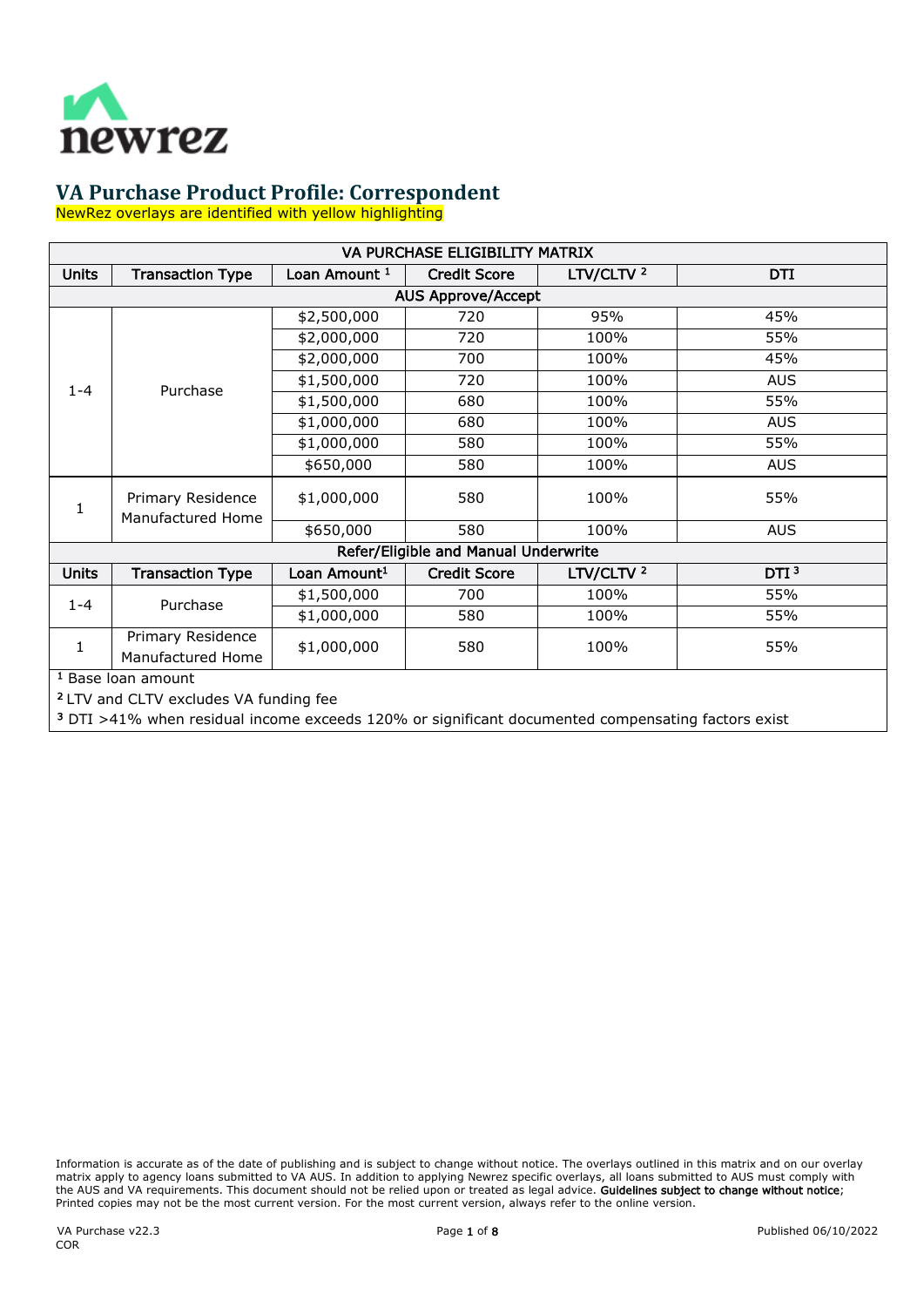

NewRez overlays are identified with yellow highlighting

- 1. [Loan Terms](#page-2-0)
- 2. [Product Codes](#page-2-1)
- 3. [ARM Adjustments](#page-2-2)
- 4. [Temporary Buydown](#page-2-3)
- 5. [QM](#page-2-4)
- 6. [Power of Attorney](#page-2-5)
- 7. [Eligible AUS Decision](#page-2-6)
- 8. [Manual Underwrite](#page-2-7)
- 9. [Qualifying Rate](#page-2-8)
- 10. [Compensating Factors](#page-2-9)
- 11. [Residual Income](#page-3-0)
- 12. [Types of Financing](#page-3-1)
- 13. [Subordinate Financing](#page-3-2)
- 14. [Down Payment Assistance](#page-3-3)
- 15. [Guaranty/ Entitlement](#page-3-4)
- 16. [Funding Fee](#page-3-5)
- 17. [Occupancy](#page-4-0)
- 18. [Eligible Property Types](#page-4-1)
- 19. [Ineligible Property Types](#page-4-2)
- 20. [Ineligible States](#page-4-3)
- 21. [Eligible Borrowers](#page-4-4)
- 22. [Non-Occupant Co-Borrower](#page-4-5)
- 23. [Credit](#page-4-6)
- 24. [Mortgage Payment History](#page-5-0)
- 25. [Rental Payment History](#page-5-1)
- 26. [Borrower Contribution](#page-5-2)
- 27. [Down Payment Assistance](#page-5-3)
- 28. [Seller Contributions](#page-5-4)
- 29. [Reserves](#page-5-5)
- 30. [IRS Form 4506-C](#page-5-6)
- 31. [Tax Transcripts](#page-5-7)
- 32. [Maximum Financed Properties](#page-6-0)
- 33. [Appraisals](#page-6-1)
- 34. [Principal Curtailment](#page-6-2)
- 35. [Escrow Waivers](#page-6-3)
- 36. [VA REO](#page-6-4)
- 37. [Resources](#page-6-5)
- 38. [Ineligible Programs](#page-6-6)
- 39. [Version History](#page-7-0)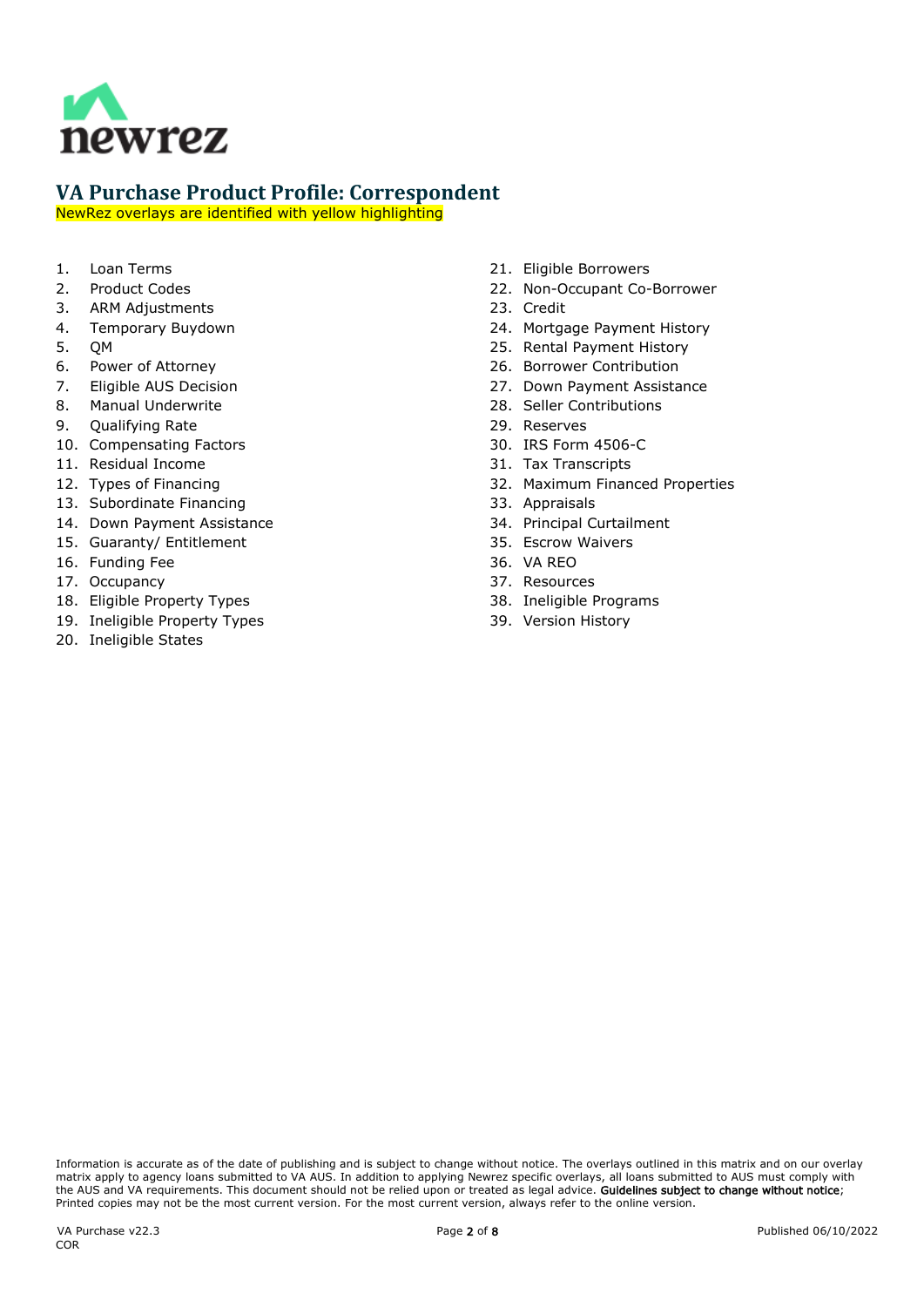

NewRez overlays are identified with yellow highlighting

<span id="page-2-9"></span><span id="page-2-8"></span><span id="page-2-7"></span><span id="page-2-6"></span><span id="page-2-5"></span><span id="page-2-4"></span><span id="page-2-3"></span><span id="page-2-2"></span><span id="page-2-1"></span><span id="page-2-0"></span>

| 1. | <b>Loan Terms</b>      | • Fixed Rate: 10- to 30-year terms in annual increments                                |                                                   |            |                 |                                                                              |    |
|----|------------------------|----------------------------------------------------------------------------------------|---------------------------------------------------|------------|-----------------|------------------------------------------------------------------------------|----|
|    |                        | • ARMs: 30-year term                                                                   |                                                   |            |                 |                                                                              |    |
| 2. | <b>Product Codes</b>   | VA Fixed Rate 10 Year<br>$Y2\overline{7}$                                              |                                                   |            | Y29             | High-Balance VA Fixed Rate 10 Year                                           |    |
|    |                        | 075<br>VA Fixed Rate 15 Year                                                           |                                                   |            | V <sub>54</sub> | High-Balance VA Fixed Rate 15 Year                                           |    |
|    |                        | VA Fixed Rate 20 Year<br>Y26                                                           |                                                   |            | Y28             | High-Balance VA Fixed Rate 20 Year                                           |    |
|    |                        | 076<br>VA Fixed Rate 30 Year                                                           |                                                   |            | V <sub>53</sub> | High-Balance VA Fixed Rate 30 Year                                           |    |
|    |                        | W66                                                                                    | VA Hybrid 5/1 ARM 1/1/5                           |            | W67             | High-Balance VA Hybrid 5/1 ARM 1/1/5                                         |    |
| 3. | <b>ARM</b>             | Index                                                                                  |                                                   |            |                 | One (1) Year Treasury Bill per the Wall Street Journal                       |    |
|    | Adjustments            | Margin                                                                                 | 2.00%                                             |            |                 |                                                                              |    |
|    |                        |                                                                                        | 2.25%                                             |            |                 |                                                                              |    |
|    |                        | Life Floor                                                                             | The Floor is the Margin                           |            |                 |                                                                              |    |
|    |                        | <b>Interest Rate</b>                                                                   | Product<br>Lifetime<br><b>First</b><br>Subsequent |            |                 |                                                                              |    |
|    |                        | Caps                                                                                   | 5/1(1/1/5)                                        | $1\%$      |                 | $1\%$                                                                        | 5% |
|    |                        | Change Date                                                                            | 5/1                                               |            |                 | The first Change Date is the 61 <sup>st</sup> payment due date.              |    |
|    |                        |                                                                                        |                                                   |            |                 | Subsequent Change Dates are every twelve months                              |    |
|    |                        |                                                                                        |                                                   | thereafter |                 |                                                                              |    |
|    |                        | Conversion                                                                             | Not available                                     |            |                 |                                                                              |    |
|    |                        | Option                                                                                 |                                                   |            |                 |                                                                              |    |
| 4. | Temporary              | Not permitted                                                                          |                                                   |            |                 |                                                                              |    |
|    | <b>Buydown</b>         |                                                                                        |                                                   |            |                 |                                                                              |    |
| 5. | <b>QM</b>              | All transactions are considered QM Safe Harbor                                         |                                                   |            |                 |                                                                              |    |
| 6. | Power of               | Permitted. See Client Guide                                                            |                                                   |            |                 |                                                                              |    |
|    | Attorney               |                                                                                        |                                                   |            |                 |                                                                              |    |
| 7. | <b>Eligible AUS</b>    | • Accept/Eligible                                                                      |                                                   |            |                 |                                                                              |    |
|    | <b>Decision</b>        | • Approve/Eligible                                                                     |                                                   |            |                 |                                                                              |    |
|    |                        |                                                                                        |                                                   |            |                 |                                                                              |    |
|    |                        |                                                                                        |                                                   |            |                 | Note: Sponsored originations with Newrez should be reflected in AUS findings |    |
| 8. | Manual                 | • The following must be manually underwritten                                          |                                                   |            |                 |                                                                              |    |
|    | <b>Underwrite</b>      | o A manual downgrade from an AUS Accept if additional information is not considered by |                                                   |            |                 |                                                                              |    |
|    |                        |                                                                                        |                                                   |            |                 | the AUS that affects the overall insurability or eligibility of the mortgage |    |
|    |                        | o AUS Refer                                                                            |                                                   |            |                 |                                                                              |    |
| 9. | <b>Qualifying Rate</b> | Note rate                                                                              |                                                   |            |                 |                                                                              |    |
|    | 10. Compensating       | Compensating factors include, but are not limited to the following:                    |                                                   |            |                 |                                                                              |    |
|    | <b>Factors</b>         | • excellent credit history                                                             |                                                   |            |                 |                                                                              |    |
|    |                        | • conservative use of consumer credit                                                  |                                                   |            |                 |                                                                              |    |
|    |                        | • minimal consumer debt                                                                |                                                   |            |                 |                                                                              |    |
|    |                        | • long-term employment                                                                 |                                                   |            |                 |                                                                              |    |
|    |                        | · significant liquid assets                                                            |                                                   |            |                 |                                                                              |    |
|    |                        | · sizable down payment                                                                 |                                                   |            |                 |                                                                              |    |
|    |                        | • the existence of equity in refinancing loans                                         |                                                   |            |                 |                                                                              |    |
|    |                        | • little or no increase in shelter expense                                             |                                                   |            |                 |                                                                              |    |
|    |                        | • military benefits                                                                    |                                                   |            |                 |                                                                              |    |
|    |                        | • satisfactory homeownership experience                                                |                                                   |            |                 |                                                                              |    |
|    |                        | • high residual income                                                                 |                                                   |            |                 |                                                                              |    |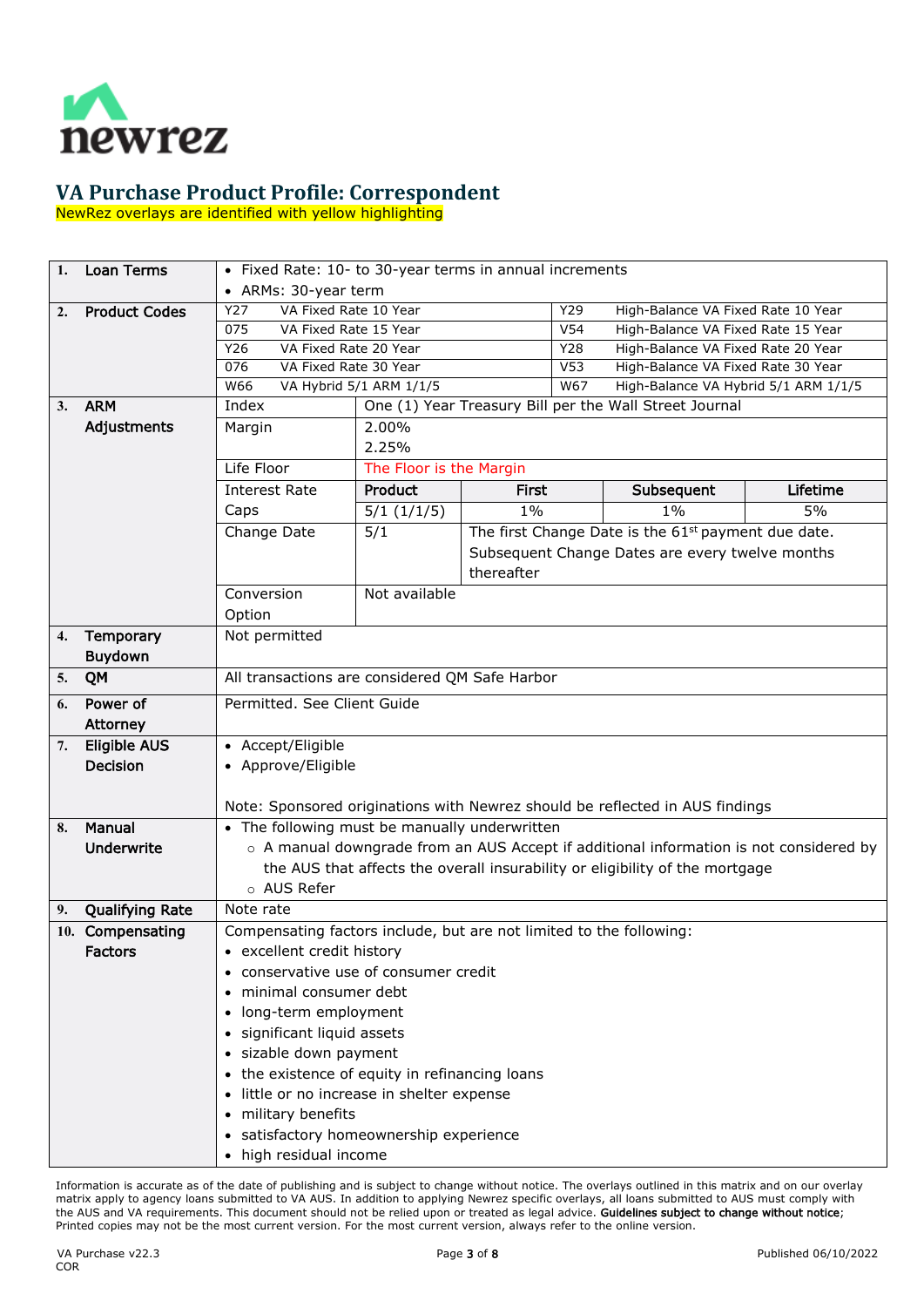

NewRez overlays are identified with yellow highlighting

<span id="page-3-5"></span><span id="page-3-4"></span><span id="page-3-3"></span><span id="page-3-2"></span><span id="page-3-1"></span><span id="page-3-0"></span>

|                     | • low DTI ratio                                                                                                                                                       |                                 |                                                             |                             |  |
|---------------------|-----------------------------------------------------------------------------------------------------------------------------------------------------------------------|---------------------------------|-------------------------------------------------------------|-----------------------------|--|
|                     | • tax credits for childcare                                                                                                                                           |                                 |                                                             |                             |  |
|                     | • tax benefits of home ownership                                                                                                                                      |                                 |                                                             |                             |  |
| 11. Residual Income | Loan Amounts \$79,999 and Below                                                                                                                                       |                                 |                                                             |                             |  |
|                     | <b>Family Size</b>                                                                                                                                                    | <b>Northeast</b>                | <b>Midwest</b><br>South                                     | West                        |  |
|                     | 1                                                                                                                                                                     | \$390                           | \$382<br>\$382                                              | \$425                       |  |
|                     | $\overline{2}$                                                                                                                                                        | \$654<br>\$641                  | \$641                                                       | \$713                       |  |
|                     | 3                                                                                                                                                                     | \$788                           | \$772<br>\$772                                              | \$859                       |  |
|                     | $\overline{4}$                                                                                                                                                        | \$888                           | \$868<br>\$868                                              | \$967                       |  |
|                     | $\overline{5}$                                                                                                                                                        | \$921                           | \$902<br>\$902                                              | \$1004                      |  |
|                     | Above 5                                                                                                                                                               |                                 | Add \$75 for each additional member up to a family of seven |                             |  |
|                     |                                                                                                                                                                       | Loan Amounts \$80,000 and Above |                                                             |                             |  |
|                     | 1                                                                                                                                                                     | \$450                           | \$441<br>\$441                                              | \$491                       |  |
|                     | $\overline{2}$                                                                                                                                                        | \$755                           | \$738<br>\$738                                              | \$823                       |  |
|                     | $\overline{\mathbf{3}}$                                                                                                                                               | \$909                           | \$889<br>\$889                                              | \$990                       |  |
|                     | $\overline{4}$                                                                                                                                                        | \$1025<br>\$1003                | \$1003                                                      | \$1117                      |  |
|                     | 5                                                                                                                                                                     | \$1062<br>\$1039                | \$1039                                                      | \$1158                      |  |
|                     | Above 5                                                                                                                                                               |                                 | Add \$80 for each additional member up to a family of seven |                             |  |
| 12. Types of        | • Purchase mortgage                                                                                                                                                   |                                 |                                                             |                             |  |
| Financing           | • Single Close Construction to Permanent financing (Delegated Clients only)                                                                                           |                                 |                                                             |                             |  |
|                     | • Two-Close financing                                                                                                                                                 |                                 |                                                             |                             |  |
| 13. Subordinate     | New subordinate financing                                                                                                                                             |                                 |                                                             |                             |  |
| Financing           |                                                                                                                                                                       |                                 |                                                             |                             |  |
| 14. Down Payment    |                                                                                                                                                                       |                                 |                                                             |                             |  |
| Assistance          | • Federal, state, local government agencies and VA approved non-profit agencies<br>considered by VA to be an instrumentality of the government may provide grants for |                                 |                                                             |                             |  |
|                     | closing costs and prepaid expenses                                                                                                                                    |                                 |                                                             |                             |  |
|                     | • Homebuyer Assistance Programs (HAP) in the form of "soft second or silent mortgages"                                                                                |                                 |                                                             |                             |  |
|                     | administered by non-profit entities (requires VA approval)                                                                                                            |                                 |                                                             |                             |  |
|                     | • HAPs administered by state, county, or municipal government entities (have VA blanket                                                                               |                                 |                                                             |                             |  |
|                     | approval)                                                                                                                                                             |                                 |                                                             |                             |  |
|                     | • HAPs must be approved by Newrez                                                                                                                                     |                                 |                                                             |                             |  |
|                     | • These state and local programs are not the same as the Department of Defense                                                                                        |                                 |                                                             |                             |  |
|                     | homebuyer assistance program                                                                                                                                          |                                 |                                                             |                             |  |
| 15. Guaranty/       | • Veteran must have enough entitlement to provide 25% VA Guaranty of total loan amount                                                                                |                                 |                                                             |                             |  |
| <b>Entitlement</b>  | or contribute to a combination of VA Guaranty plus down payment and/or equity that                                                                                    |                                 |                                                             |                             |  |
|                     | covers 25% of the Sales Price or Appraised Value, whichever is less.                                                                                                  |                                 |                                                             |                             |  |
|                     | • Veteran must provide evidence of available entitlement. Certificate of Eligibility must be                                                                          |                                 |                                                             |                             |  |
|                     | dated within six months of the application                                                                                                                            |                                 |                                                             |                             |  |
|                     | • VA mortgages must have at least 25% VA Loan Guaranty and/or down payment or                                                                                         |                                 |                                                             |                             |  |
|                     | equity, based on the Sales Price or Appraised Value, whichever is less to meet Ginnie Mae                                                                             |                                 |                                                             |                             |  |
|                     | requirements                                                                                                                                                          |                                 |                                                             |                             |  |
| 16. Funding Fee     | <b>Veteran/Military Status</b>                                                                                                                                        | Down Payment <sup>1</sup>       | <b>First Time Use</b>                                       | Subsequent Use <sup>2</sup> |  |
|                     |                                                                                                                                                                       |                                 | Expires 12-31-2021                                          | <b>Expires 12-31-21</b>     |  |
|                     | Veteran/Active Duty                                                                                                                                                   | Less than 5%                    | 2.30%                                                       | 3.60%                       |  |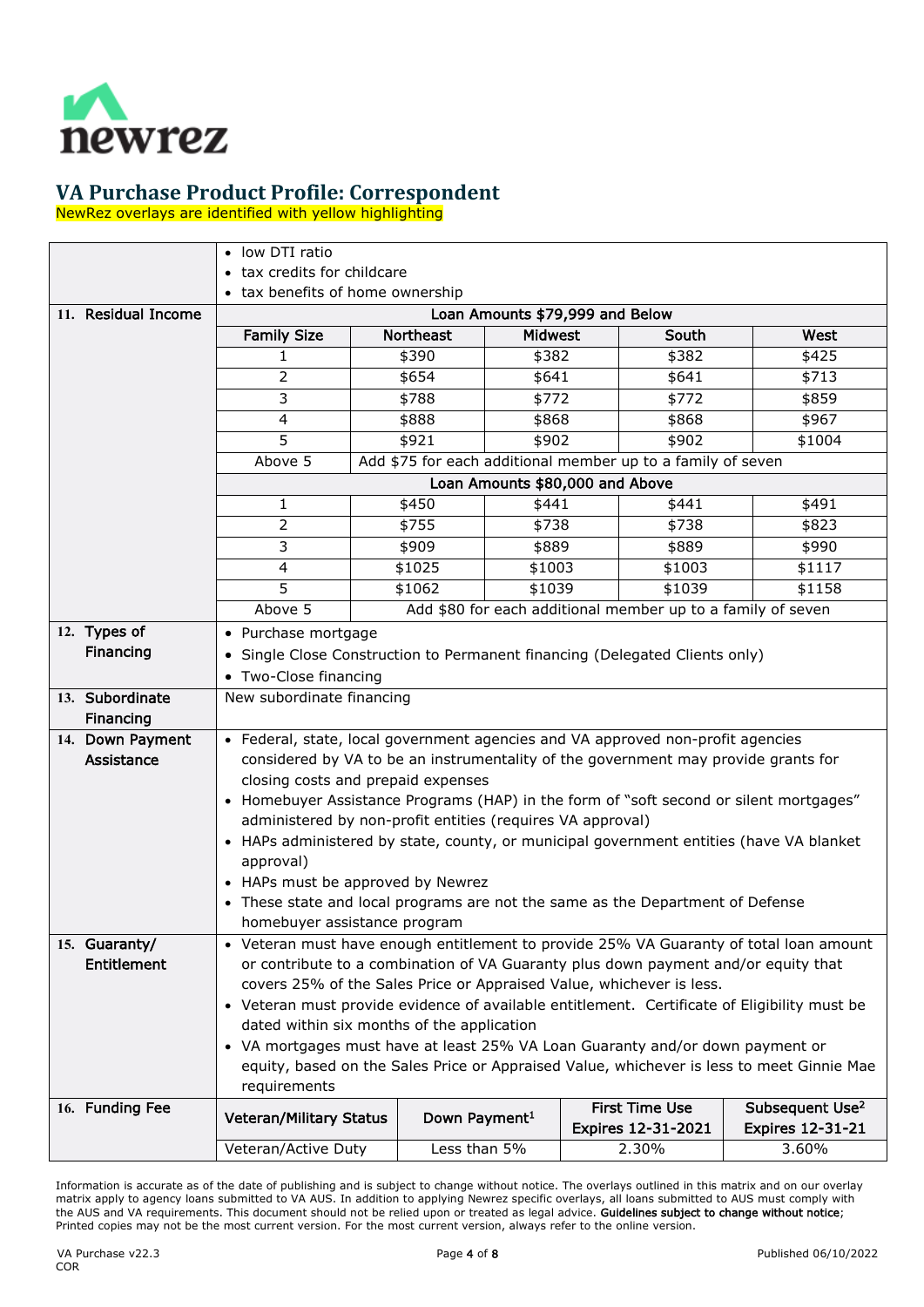

NewRez overlays are identified with yellow highlighting

<span id="page-4-6"></span><span id="page-4-5"></span><span id="page-4-4"></span><span id="page-4-3"></span><span id="page-4-2"></span><span id="page-4-1"></span><span id="page-4-0"></span>

| Veteran/Active Duty                                         | 5% and up to 10%                                                                                         | 1.65% | 1.65% |  |  |
|-------------------------------------------------------------|----------------------------------------------------------------------------------------------------------|-------|-------|--|--|
| Veteran/Active Duty                                         | $10\%$ or more                                                                                           | 1.40% | 1.40% |  |  |
| Reserves/National                                           | Less than 5%                                                                                             | 2.30% | 3.60% |  |  |
| Guard                                                       |                                                                                                          |       |       |  |  |
| Reserves/National                                           | 5% and up to 10%                                                                                         | 1.65% | 1.65% |  |  |
| Guard                                                       |                                                                                                          |       |       |  |  |
| Reserves/National                                           | 10% or more                                                                                              | 1.40% | 1.40% |  |  |
| Guard                                                       |                                                                                                          |       |       |  |  |
| Disabled Veteran                                            |                                                                                                          |       |       |  |  |
| (Service-connected                                          | n/a                                                                                                      | 0.00% | 0.00% |  |  |
| disability or Active-                                       |                                                                                                          |       |       |  |  |
| Duty Purple Heart)                                          |                                                                                                          |       |       |  |  |
|                                                             | <sup>1</sup> Does not include down payment from gift of equity or equity earned from lease-to-           |       |       |  |  |
| purchase transaction                                        |                                                                                                          |       |       |  |  |
|                                                             | <sup>2</sup> The higher subsequent use fee does not apply if the veteran's only prior use of entitlement |       |       |  |  |
|                                                             | was for a manufactured home not classified as real estate                                                |       |       |  |  |
| 17. Occupancy<br>18. Eligible Property                      | Primary residence                                                                                        |       |       |  |  |
|                                                             | $\overline{\bullet}$ 1-4 units                                                                           |       |       |  |  |
| <b>Types</b>                                                | • Condos                                                                                                 |       |       |  |  |
|                                                             | o Must be VA approved                                                                                    |       |       |  |  |
|                                                             | o Michigan Site condos do not require project approval<br>• Leasehold estates                            |       |       |  |  |
|                                                             | • Manufactured housing                                                                                   |       |       |  |  |
|                                                             | • Modular homes                                                                                          |       |       |  |  |
| • PUDs                                                      |                                                                                                          |       |       |  |  |
| 19. Ineligible<br>• Condo hotels                            |                                                                                                          |       |       |  |  |
| <b>Property Types</b><br>$\bullet$ Co-ops                   |                                                                                                          |       |       |  |  |
|                                                             | • Non-warrantable condos                                                                                 |       |       |  |  |
| Ineligible for Newrez Underwriting<br>20. Ineligible States |                                                                                                          |       |       |  |  |
| • Alaska                                                    |                                                                                                          |       |       |  |  |
| • New York                                                  |                                                                                                          |       |       |  |  |
| 21. Eligible                                                | • Must be a qualified Veteran or spouse                                                                  |       |       |  |  |
| <b>Borrowers</b>                                            | • Certificate of Eligibility must have sufficient entitlement to meet minimum 25% guaranty               |       |       |  |  |
|                                                             | of total loan amount or Ginnie Mae requirement of VA Guaranty plus down payment                          |       |       |  |  |
|                                                             | and/or equity that covers 25% of the Sales Price or Appraised Value, whichever is less.                  |       |       |  |  |
|                                                             | • Inter vivos revocable trusts (living trust)                                                            |       |       |  |  |
| 22. Non-Occupant                                            | The Veteran-borrower must occupy the subject property. Non-occupant borrowers may be                     |       |       |  |  |
| <b>Co-Borrower</b>                                          | eligible per VA Joint Loan policy                                                                        |       |       |  |  |
| 23. Credit                                                  | All borrowers must have a credit score; non-traditional credit not permitted                             |       |       |  |  |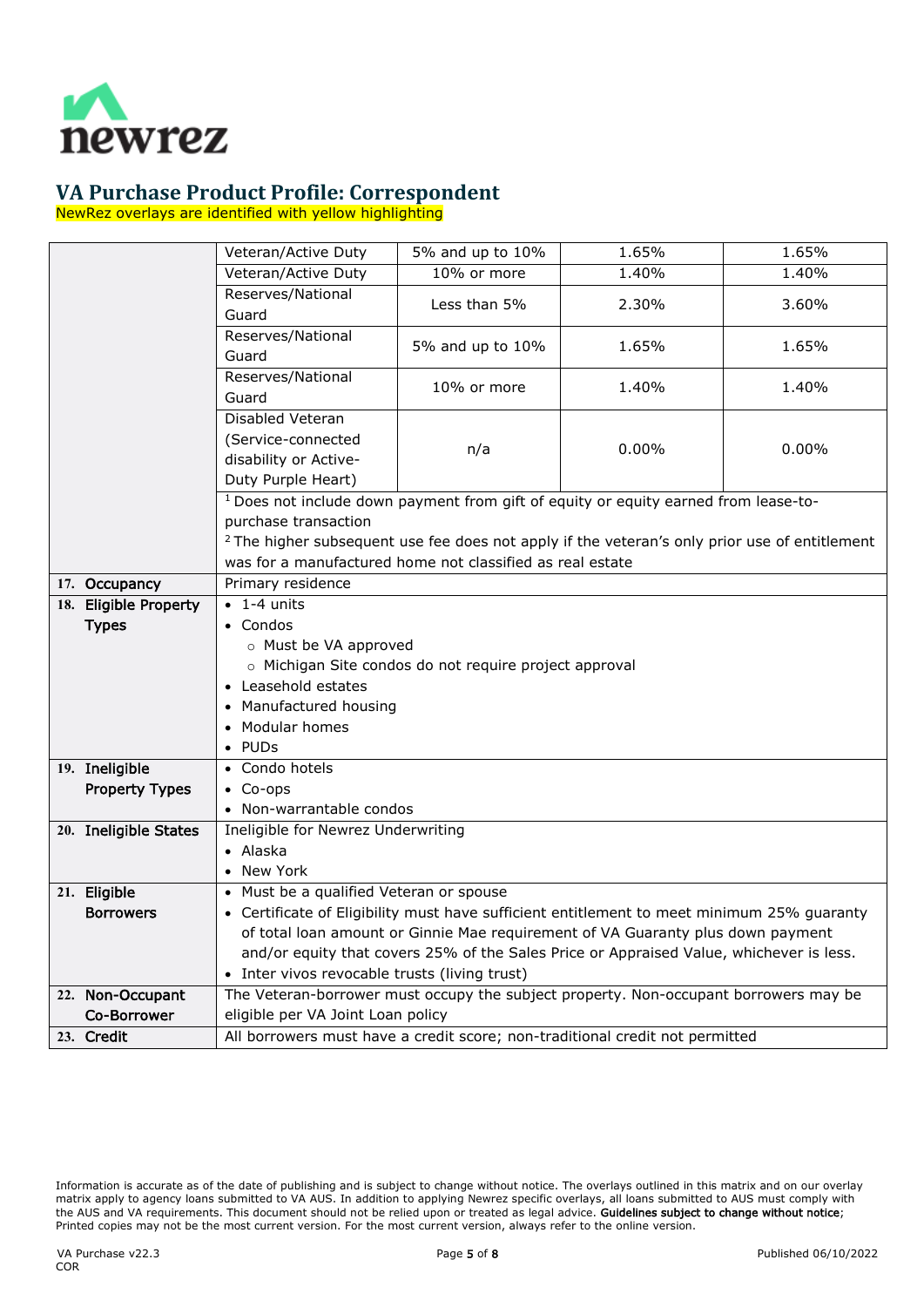

NewRez overlays are identified with yellow highlighting

<span id="page-5-7"></span><span id="page-5-6"></span><span id="page-5-5"></span><span id="page-5-4"></span><span id="page-5-3"></span><span id="page-5-2"></span><span id="page-5-1"></span><span id="page-5-0"></span>

| 24. Mortgage           | • Inclusive of all liens regardless of lien position                                         |  |  |  |
|------------------------|----------------------------------------------------------------------------------------------|--|--|--|
| <b>Payment History</b> | • Applies to all mortgages on all financed properties                                        |  |  |  |
|                        | • All loans must be current at application                                                   |  |  |  |
|                        | • Follow Approve/Accept                                                                      |  |  |  |
|                        | $\circ$ A manual downgrade is required due to any of the following:                          |  |  |  |
|                        | • Any mortgage with more than 1x30x12                                                        |  |  |  |
|                        | Any mortgage past due and was last updated $\geq 90$ days                                    |  |  |  |
|                        | • A written explanation is required                                                          |  |  |  |
|                        |                                                                                              |  |  |  |
| 25. Rental Payment     | • Follow Approve/Accept                                                                      |  |  |  |
| History                | • AUS Refer and Manual Underwrite/Downgrade                                                  |  |  |  |
|                        | o 24-month rental history                                                                    |  |  |  |
| 26. Borrower           | • No minimum borrower investment is required for loan amounts; however, all VA Purchase      |  |  |  |
| Contribution           | loans require at a minimum, a VA Guaranty, or a combination of a VA Guaranty plus            |  |  |  |
|                        | down payment and/or equity that covers 25% of the Sales Price or Appraised Value,            |  |  |  |
|                        | whichever is less. If Veteran does not have sufficient entitlement to provide 25%            |  |  |  |
|                        | guarantee of the total loan, a down payment will be required.                                |  |  |  |
|                        | • For 2-4-unit properties, if the total loan amount is greater than the limit for a 1-unit   |  |  |  |
|                        | dwelling, a down payment may be required                                                     |  |  |  |
| 27. Down Payment       | • Federal, state, local government agencies, charitable organizations and FHA Approved       |  |  |  |
| Assistance             | non-profit agencies considered by FHA to be an instrumentality of the government may         |  |  |  |
|                        | provide funds for down payment, closing costs and prepaid expenses                           |  |  |  |
|                        | • Must be approved by NewRez                                                                 |  |  |  |
| 28. Seller             | • Seller may pay 100% of the discount points and borrower's non-recurring closing costs      |  |  |  |
| <b>Contributions</b>   | • Maximum 4% Seller Contribution                                                             |  |  |  |
| 29. Reserves           | • 1-unit: none                                                                               |  |  |  |
|                        | $\bullet$ 2-4 units                                                                          |  |  |  |
|                        | o Rental income not used to qualify: none                                                    |  |  |  |
|                        | o Rental income used to qualify: Six months                                                  |  |  |  |
|                        | • Three months reserves if borrower owns other real estate. Reserves are based on PITI of    |  |  |  |
|                        | REO property                                                                                 |  |  |  |
|                        | • Reserves not required if rental income not used to qualify                                 |  |  |  |
| 30. IRS Form 4506-C    | • Prior to Underwriting (Newrez underwritten loans)                                          |  |  |  |
|                        | $\circ$ Signed 4506-C for each borrower whose income must be documented with tax returns     |  |  |  |
|                        | and used for qualification (self-employment, rental income, etc.)                            |  |  |  |
|                        | • At Closing (all loans)                                                                     |  |  |  |
|                        | $\circ$ 4506-C for each borrower whose income is used to qualify (regardless of income type) |  |  |  |
|                        | must be signed at closing                                                                    |  |  |  |
|                        | $\circ$ 4506-C for the business tax return transcript(s) must be signed at closing when the  |  |  |  |
|                        | business returns are used for qualification                                                  |  |  |  |
| 31. Tax Transcripts    | For Newrez underwritten loans W-2 or tax transcripts, as applicable, must be obtained        |  |  |  |
|                        | when:                                                                                        |  |  |  |
|                        | • Handwritten paystubs are used as verification of income                                    |  |  |  |
|                        | • There is a non-arm's length transaction                                                    |  |  |  |
|                        | • At the underwriter's discretion                                                            |  |  |  |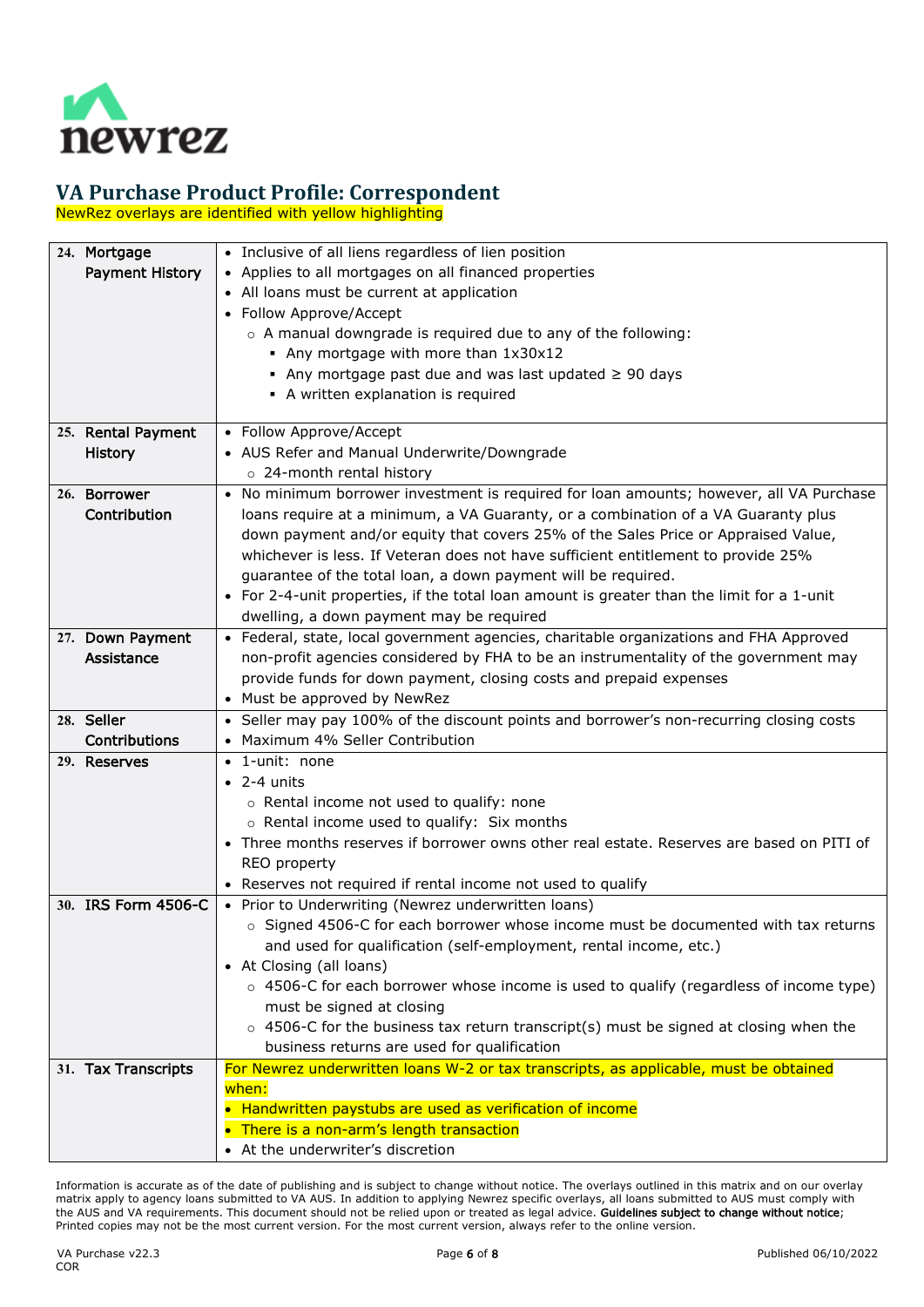

NewRez overlays are identified with yellow highlighting

<span id="page-6-6"></span><span id="page-6-5"></span><span id="page-6-4"></span><span id="page-6-3"></span><span id="page-6-2"></span><span id="page-6-1"></span><span id="page-6-0"></span>

|                                 | 32. Maximum                                                                         | No restrictions                                                                          |  |  |
|---------------------------------|-------------------------------------------------------------------------------------|------------------------------------------------------------------------------------------|--|--|
|                                 | Financed                                                                            |                                                                                          |  |  |
|                                 | Properties                                                                          |                                                                                          |  |  |
|                                 | 33. Appraisals                                                                      | • A new appraisal completed by a VA approved or VA fee panel appraiser required          |  |  |
|                                 |                                                                                     | • VA LAPP Underwriter will issue the NOV                                                 |  |  |
|                                 | 34. Principal                                                                       | The amount of the curtailment cannot exceed \$500 unless due to an excess Premium        |  |  |
|                                 | Curtailment                                                                         | Pricing Credit                                                                           |  |  |
|                                 | 35. Escrow Waivers                                                                  | Not permitted                                                                            |  |  |
|                                 | 36. VA REO                                                                          | Lenders who are selling their own REO properties while underwriting the VA Home Loan for |  |  |
|                                 |                                                                                     | the purchase of these properties may not process as LAPP, but order and process VA       |  |  |
|                                 |                                                                                     | appraisals as "IND" (reviewed by VA)                                                     |  |  |
|                                 | 37. Resources                                                                       | <b>Access VA Circulars</b>                                                               |  |  |
|                                 | 38. Ineligible                                                                      | • Farm Residence Loans                                                                   |  |  |
|                                 | Programs                                                                            | • Graduated Payment Mortgage (GPM)                                                       |  |  |
| • Growing Equity Mortgage (GEM) |                                                                                     |                                                                                          |  |  |
| • HFA Programs                  |                                                                                     |                                                                                          |  |  |
| • HPML Loans                    |                                                                                     |                                                                                          |  |  |
| • High Cost Loans               |                                                                                     |                                                                                          |  |  |
|                                 |                                                                                     | • Rehabilitations loans                                                                  |  |  |
|                                 |                                                                                     | • Specially Adapted Housing                                                              |  |  |
|                                 |                                                                                     | • Supplemental Loans                                                                     |  |  |
| • Texas $50(a)(6)$              |                                                                                     |                                                                                          |  |  |
|                                 |                                                                                     |                                                                                          |  |  |
|                                 | In addition to the above, the following are not permitted for Non-Delegated Clients |                                                                                          |  |  |
|                                 | • Energy Efficient Mortgages (EEM)                                                  |                                                                                          |  |  |
|                                 |                                                                                     | • Single-Close transactions                                                              |  |  |